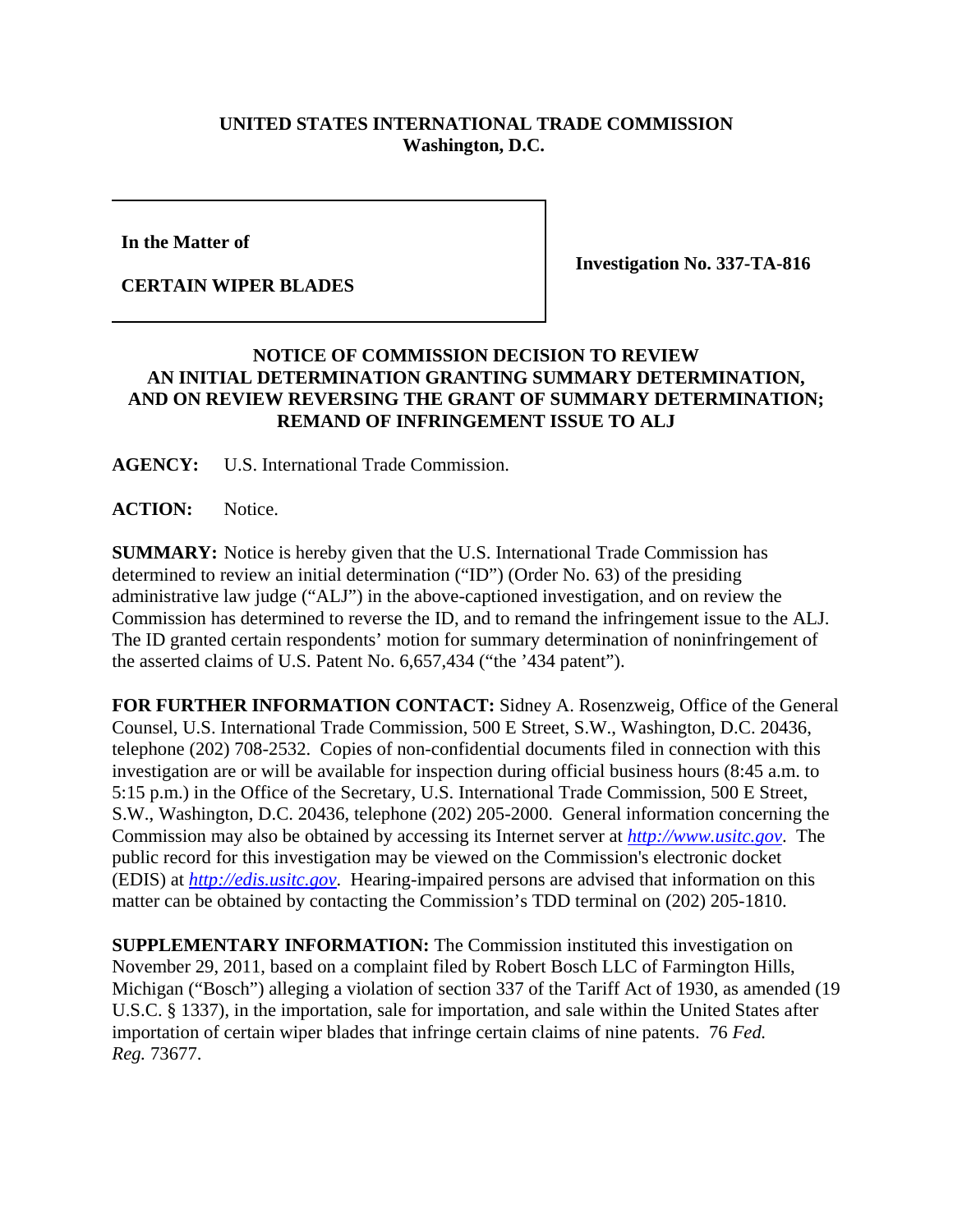The notice of investigation named thirteen respondents: ADM21 Co., Ltd. of Gyeonggi-do, Korea; ADM21 Co. (North America) Ltd. of Englewood Cliffs, New Jersey; Alberee Products, Inc. d/b/a Saver Automotive Products, Inc. of Baltimore, Maryland; API Korea Co., Ltd. of NamDong-Gu Incheon, Korea; Cequent Consumer Products, Inc. of Solon, Ohio; Corea Autoparts Producing Corp. of Gyeongsangbuk-do, Korea; Danyang UPC Auto Parts Co., Ltd. of Jiangsu, China; Fu-Gang Co., Ltd. of Yilan County, Taiwan; PIAA Corp. USA of Portland, Oregon; Pylon Manufacturing Corp. of Deerfield Beach, Florida; RainEater LLC of Erie, Pennsylvania; Scan Top Enterprise Co., Ltd. of Taipei, Taiwan; and Winplus North America Inc. of Ontario, California. The complaint further alleged that an industry in the United States exists as required by subsection (a)(2) of section 337.

On April 12, 2012, the Commission determined, in relevant part, not to review the ALJ's ID granting Bosch's motion to amend the notice of investigation to add as respondents Daewoo International Corporation of Seoul, Korea, and CAP America, Inc. of Farmington Hills, Michigan.

On October 2, 2012, the ALJ issued two summary determinations that together found certain asserted claims of seven of the asserted patents either invalid as indefinite under 35 U.S.C. § 112 or not infringed. Order Nos. 51 & 52. On November 1, 2012, upon petitions for review by Bosch and the Commission investigative attorney ("IA"), the Commission determined to review these IDs. The parties subsequently filed extensive briefing, and the disposition of these two earlier orders is currently pending before the Commission. The '434 patent presently at issue in Order No. 63 was not involved in either of the two previous summary determinations.

On January 15, 2013, the ALJ issued Order No. 63, the subject ID, which found that the accused products of respondents Corea Autoparts Producing Corp., CAP America, Inc., and PIAA Corp. USA (collectively, "the CAP respondents") do not infringe the asserted claims of the '434 patent. Order No. 63 relied upon a disputed claim term construed by the ALJ in Order No. 45, the ALJ's claim construction order. On January 25, 2013, Bosch petitioned for review of Order No. 63. On February 1, 2013, the CAP respondents and the IA filed oppositions to Bosch's petition.

Having reviewed the record of this investigation, including the parties' claim construction briefs, Order No. 45, the CAP respondents' motion for summary determination and the responses thereto, Order No. 63, the petition for review, and the oppositions thereto, the Commission has determined to review Order No. 63, and on review to reverse the ALJ's finding of noninfringement. The Commission has determined that further briefing of the issue is unwarranted in view of the already extensive record.

The Commission has determined that the ALJ's claim construction of claim 1's detent shoulder "pointing toward the other end portion is disposed on each of the two end portions of the support element" as "projecting beyond the support element such that it can point towards the other end of the support element," Order No. 45 at 53, is legally erroneous. In particular, the Commission finds that the construction in Order No. 45 impermissibly incorporates limitations from preferred